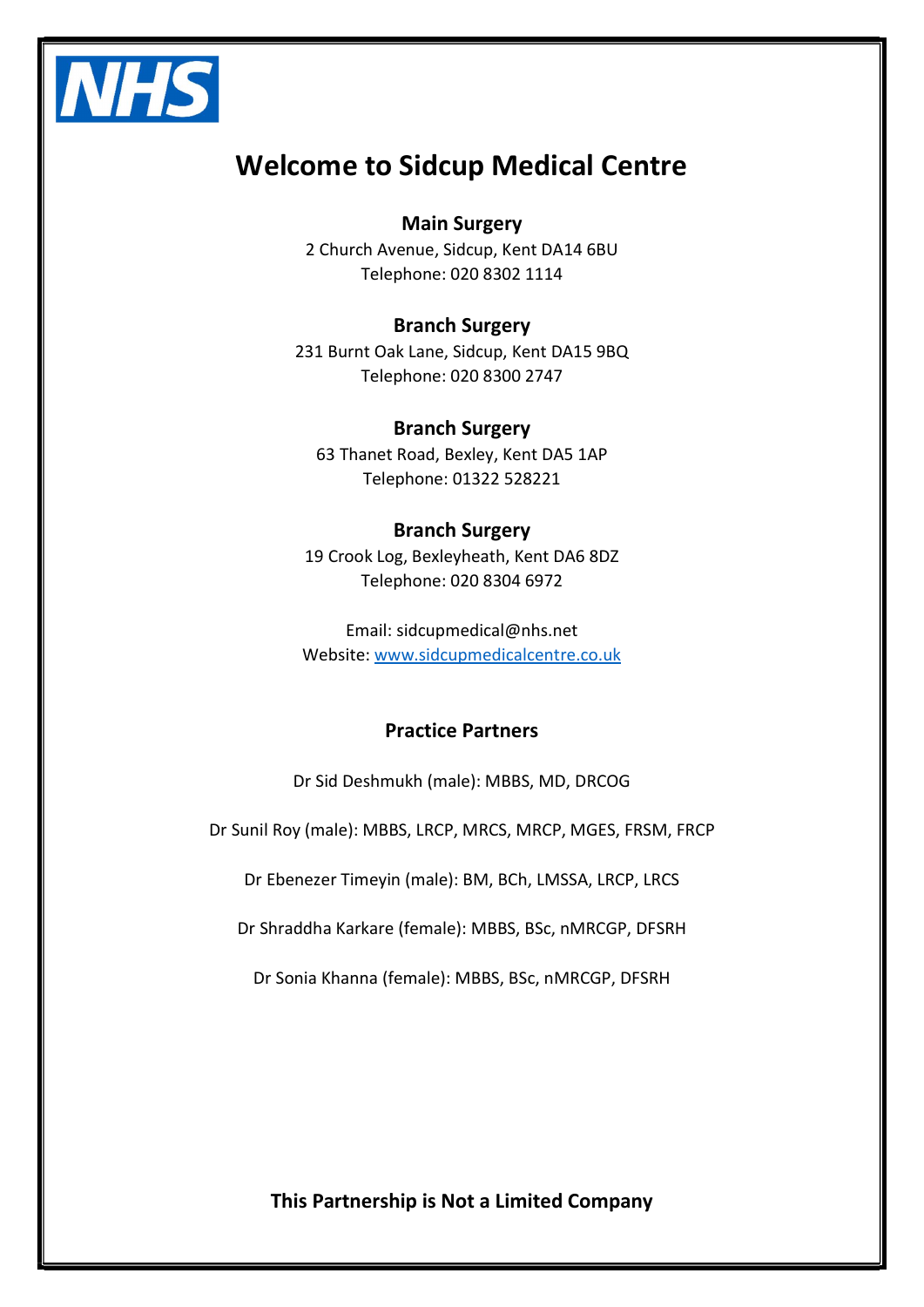## Opening Hours

| Monday    | $8:00am - 6:30pm$ |
|-----------|-------------------|
| Tuesday   | $8:00am - 6:30pm$ |
| Wednesday | $8:00am - 6:30pm$ |
| Thursday  | $8:00am - 6:30pm$ |
| Friday    | $8:00am - 6:30pm$ |
| Saturday  | Closed            |
| Sunday    | Closed            |
|           |                   |

Bank Holidays Closed

## Sessional GPs

Dr Ravi Muthukaluvan (male) Dr Sugandhi Ramu (female) Dr Hedwig Hanson (female) Dr Safira Tazeen (female) Dr Rashmikant Dave (male) Dr Kapil Mahna (male)

#### Nurse Practitioners

Jillian Kemp (female) Linda Wilson (female) Margaret Gill (female) Sharon Ciel (female) Sue Britchfield (female)

## Practice Nurses

Mercy Diouf (female) Josephine Morgan (female) Kathy Taylor (female)

#### Paramedic Practitioner

Patricia Murphy (female)

#### Management Team

Tina Khanna: Chief Operating Officer Louise Wright: Practice Manager Charlotte Mead: Business Manager James Cade: IT Manager Lis Scudder: Quality Assurance Manager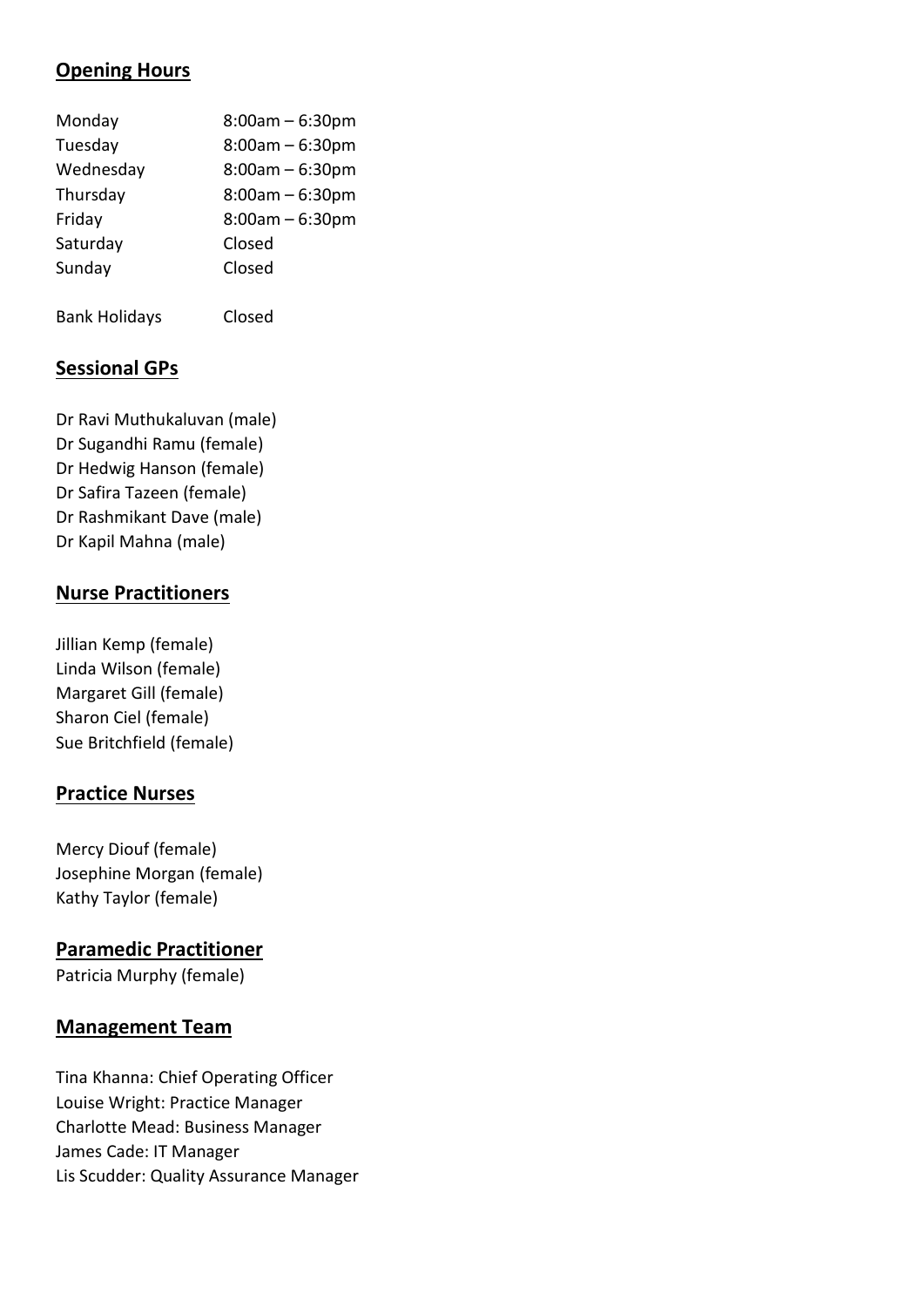## We are a 'Total Triage' practice

Our clinicians, reception staff and administrative team believe that we can offer our patients a better more efficient service if we use eConsult as a total triage system for all requests both clinical and administrative (you DO NOT need to complete an eConsult to book an appointment with the nurse).

## What is Total Triage?

It means that both clinical and administrative queries received via eConsult will be assessed and a decision will be taken to the most appropriate course of action. For instance; booking an appointment, organising investigations or an administrative task to be carried out.

## What is eConsult?

It is an online form that will guide you through a series of specific questions in relation to the issue that has been selected for both clinical and administrative queries. Please be aware, eConsults are self-care from Friday 6:30pm through to Monday 8:00am including bank holidays.

## What if I cannot complete an eConsult myself?

Please call the surgery and we will arrange for a dedicated administrator to complete an eConsult on your behalf.

## What are the benefits of using eConsult?

- Accessible 24/7
- No need to wait on the telephone
- The questions on the eConsult form asks you the same questions that a doctor would in a consultation, but you have more time to think about your answers.
- Research shows that 70% of eConsults do not require a face-to-face appointment.
- Medical advice is available on eConsult. This includes self-care information, pharmacy advice and an online symptom checker.
- Admin queries get filtered directly to the team that handles them.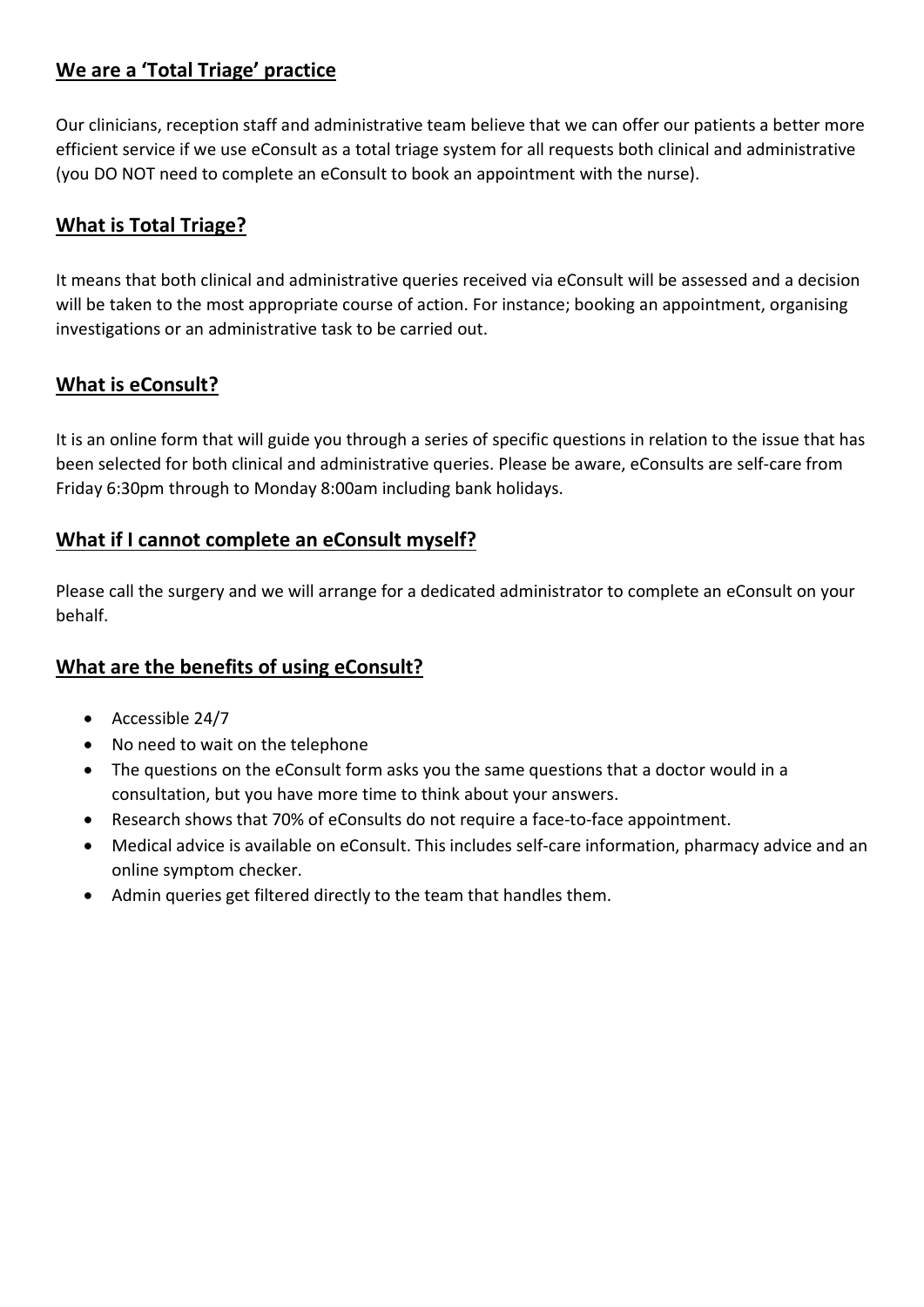### Seeing a specific clinician

You can request an appointment with a clinician of your choice, but you may have to wait slightly longer to be reviewed.

### One appointment, one problem

Your eConsult will be triaged and an appropriate arrangements will be made for you. We will therefore not be able to help you with any other issues that you may bring up during this appointment as sufficient time has not been allocated. When an eConsult has been allocated as a telephone consultation and you have been notified of the time and date, two attempts will be made to contact you. If we are unable to contact you after two attempts, you will need to contact the GP practice to re-book.

#### Lateness

Patients who arrive for a face-to-face appointment more than 10 minutes late may be asked to re-book. The doctor, nurse practitioner or nurse is under no obligation to see patients who arrives late and it is at their discretion.

#### Text reminders

Automated SMS text reminders will be sent to patients with up-coming appointments. Replies to appointment reminders are monitored. However, replying 'CANCEL' will instruct our automated system to cancel your appointment.

## Repeat prescriptions

Patients on regular long term medication may be given repeat prescriptions for a speedier service with the ability to request these medications via online services.

Each time a repeat prescription is issued a new repeat medication form is also generated for you to make your next request. If you have an EPS (Electronic Prescription Service) nominated pharmacy, the repeat medication request form is usually included with your medication.

The electronic prescription service allows you to nominate a pharmacy of your choice to send your prescriptions electronically once it's issued. Please speak to your pharmacy to sign up for this service or complete an EPS nomination form available on our website or from reception.

Certain medications like antidepressants, contraceptives, hormone replacement (HRT) and migraine medications are not available on repeat as they require regular monitoring. Please complete an eConsult to request these medications.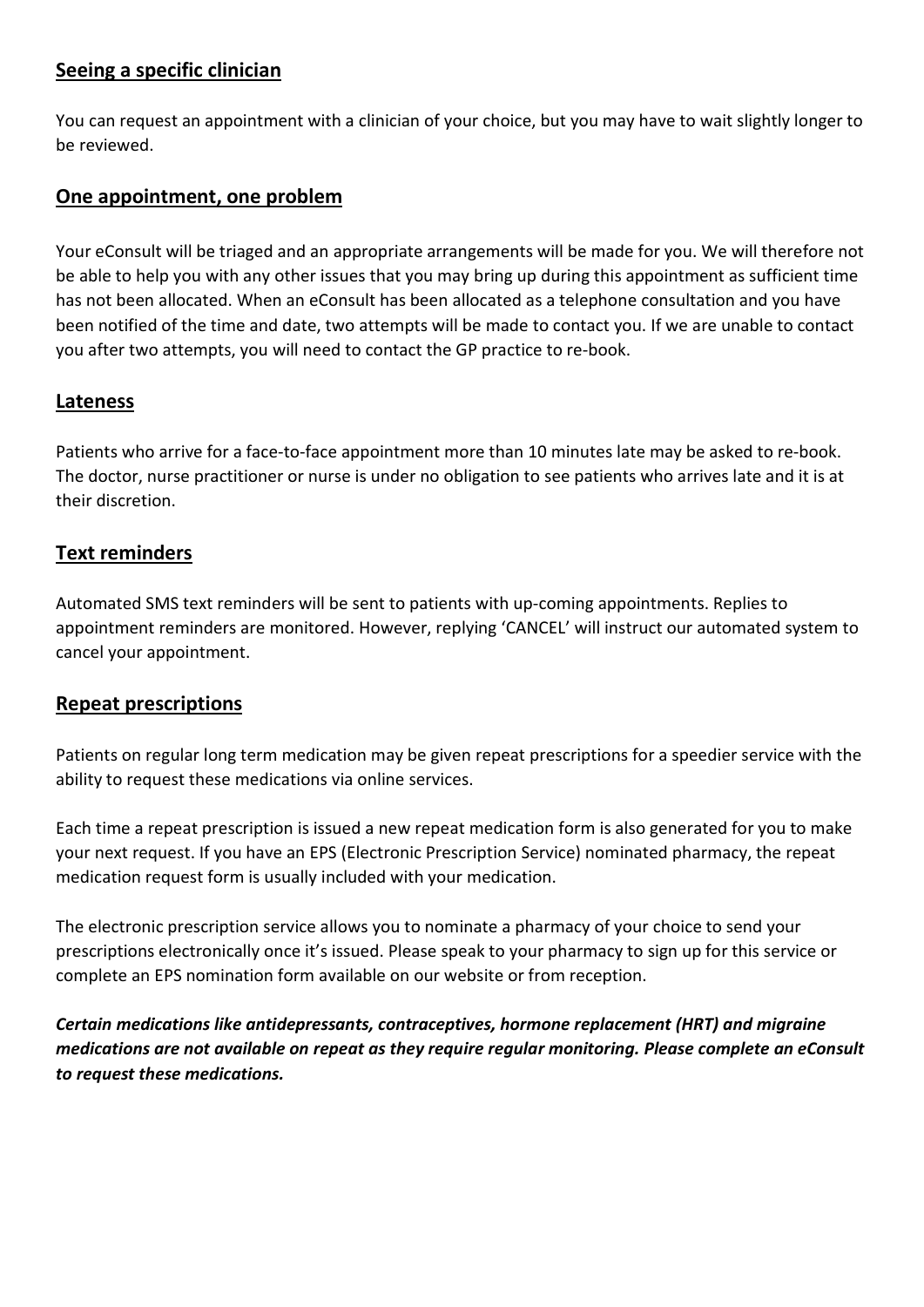#### Prescription requests

You can now request your regular prescription medication online. We recommend using the 'NHS App' which incorporates your COVID pass, repeat prescriptions and medical records.

You can register and verify your identity all within the NHS App, available both on Android and iOS. Please complete an online registration form if:

- You are unable to verify your identity through the NHS App.
- You would like to donate 'proxy access' to allow another person to access your medical records.
- You would like proxy access to your child's medical records (for children 10 years or younger).

The online registration form is available on our website and from reception. Please complete this form and return it to reception along with a valid form photographic ID. If you are unable to provide photographic ID we may require you to answer some questions regarding your medical history to confirm your identity.

Once your identity has been confirmed, you will be provided the necessary information to link your online services account to your medical records. You will then be able to view parts of your medical record including information about medication, allergies, vaccinations, previous illnesses and test results.

## Out of hours

If you require support over the weekend including bank holidays, you can still use eConsult for self-help and pharmacy advice regarding your condition.

If you have a medical problem and you're not sure what to do please call 111 or use their online service 111.nhs.uk

For medical emergencies please call 999. For example; chest pains, significant shortness of breath or a suspected stroke.

## Dental appointments

Doctors are not allowed to treat or refer patients for dental problems. Please contact your dental practice.

## Home visits

Home visits are for the housebound or for those whose illness itself prevents them from attending the surgery. Home visits will be carried out only if the doctor feels it's necessary to do so. Please note that the final decision whether a patient needs a home visit and whether the patient is eligible for one is entirely at the discretion of the GP practice.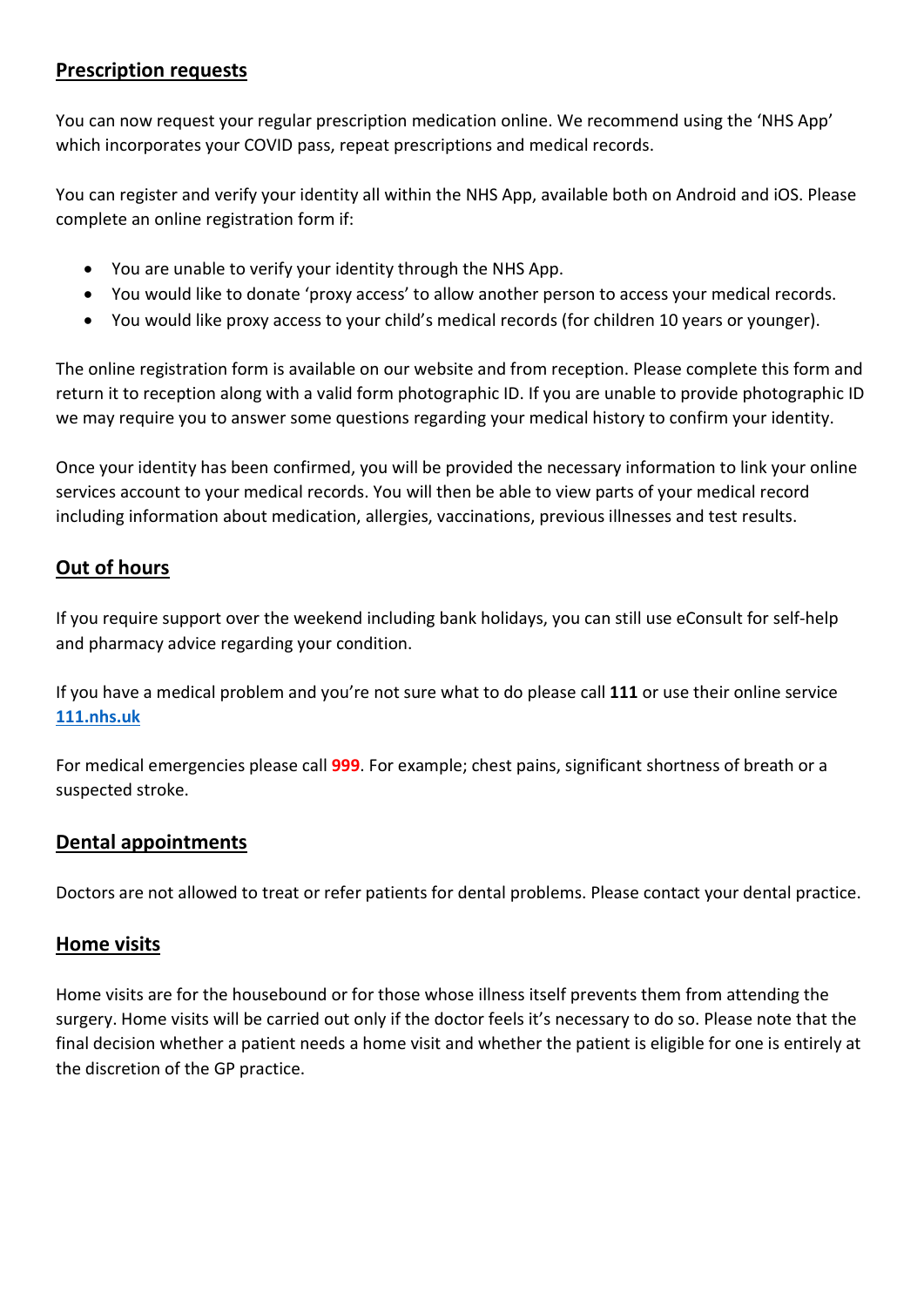## Reception, administrative and secretarial Staff

Although incoming patient calls are now not taken on the front desk, they are answered at our central telephone hub based at Burnt Oak Lane. Each site has specific work to undertake each day such as general administrative requests, booking appointments that have been triaged and organising prescriptions. Please be aware that reception staff sometimes may ask you for extra details/information. They have been trained to make these enquiries so that we can help you in the most appropriate way.

### **Health visitor**

We have health visitors attached to our practice. You should contact them directly on 0300 330 5777 for advice and information.

#### Access for disabled

Disabled access is available across the four GP practices.

#### Practice complaint procedure

If you have a complaint or concern about the service you have received from the clinician or any other member of staff working at this practice, please let us know. Complaints are dealt with directly with the Practice Manager, Louise Wright. You can complain verbally, sending an email or in writing to the surgery. The complaint will then be investigated and you will be contacted with a response as soon as possible.

#### Access to patient information

At Sidcup Medical Centre we aim to provide you with the highest quality of healthcare. To do this we must keep a record about you, your health and the care we have provided or plan to provide. Everyone working for the NHS has a legal duty to keep information about you confidential. You have the right to request a copy of the records we hold about you. This is called a 'subject access request'. We are required to respond to this request within 1 month. Your data is used in compliance with GDPR (General Data Protection Regulation) and you are protected under the Data Protection Act 2018.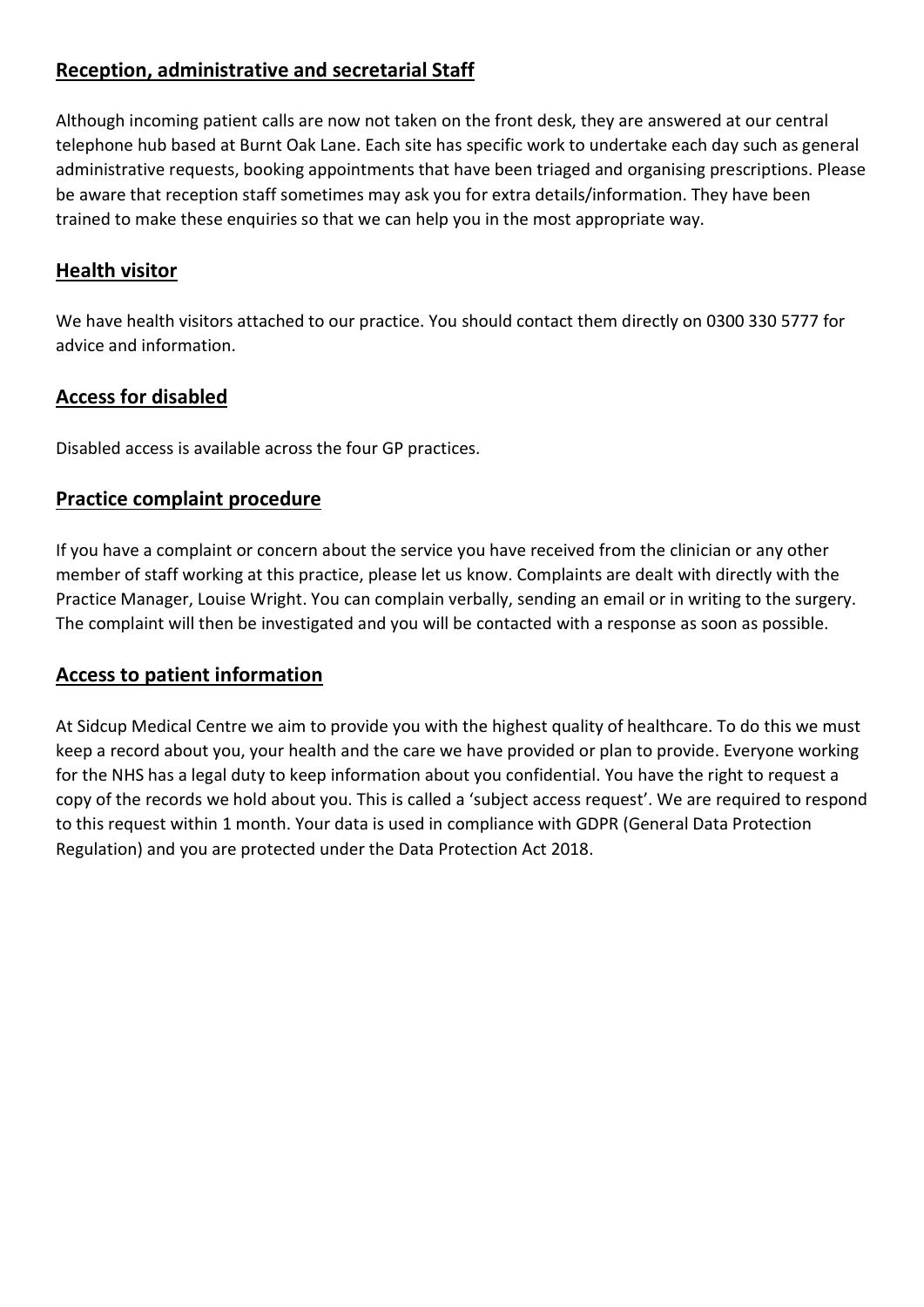## Clinics and Services

| Family planning            | All forms of family planning are offered by the clinicians. Dr Karkare<br>and Dr Tazeen fit IUCDs (coils) and implants following a consultation                                                                                                                                                                                                                                                                                                                  |  |
|----------------------------|------------------------------------------------------------------------------------------------------------------------------------------------------------------------------------------------------------------------------------------------------------------------------------------------------------------------------------------------------------------------------------------------------------------------------------------------------------------|--|
|                            | appointment.                                                                                                                                                                                                                                                                                                                                                                                                                                                     |  |
| Cervical smears            | Recommended every 3 years for women aged 25-50 or 5 years for<br>women aged 50-65. If you have received a letter, please make an<br>appointment with the practice nurse. If you have not been sent a letter<br>you will not be eligible for a cervical smear test and the test will not be<br>processed by the laboratory.                                                                                                                                       |  |
|                            | Please complete an eConsult if you are worried about symptoms of<br>cervical cancer such as:                                                                                                                                                                                                                                                                                                                                                                     |  |
|                            | Bleeding between periods.                                                                                                                                                                                                                                                                                                                                                                                                                                        |  |
|                            | Bleeding during or after sexual intercourse.                                                                                                                                                                                                                                                                                                                                                                                                                     |  |
|                            | Bleeding after you have been through the menopause.                                                                                                                                                                                                                                                                                                                                                                                                              |  |
|                            | Unusual vaginal discharge.                                                                                                                                                                                                                                                                                                                                                                                                                                       |  |
|                            | Please DO NOT wait till your next cervical screening appointment.                                                                                                                                                                                                                                                                                                                                                                                                |  |
| Postnatal                  | Please complete an eConsult to see the doctor for your post-natal<br>check together with baby check.                                                                                                                                                                                                                                                                                                                                                             |  |
| Childhood immunisations    | These are given by our practice nurses. Please ring the surgery to book                                                                                                                                                                                                                                                                                                                                                                                          |  |
|                            | this appointment. Remember to bring your child's red book with you to                                                                                                                                                                                                                                                                                                                                                                                            |  |
|                            | the appointment. The nurse cannot give your child their immunisations<br>without the red book.                                                                                                                                                                                                                                                                                                                                                                   |  |
| Smoking cessation          | Bexley Stop Smoking service is available to anyone who wants to stop<br>smoking and is registered with a Bexley GP practice. They provide free,<br>friendly and effective practice support as well as offering the full-range<br>of evidence based smoking cessation medications. They also advise on<br>vaping and can direct you to local Vape Shops. For more information<br>please visit www.smokefreebexley.co.uk or call them directly on 0800<br>783 2514 |  |
| <b>Travel vaccinations</b> | If you are planning a holiday abroad, please check with us at least 6<br>weeks before your departure date. Book an appointment with one of<br>our practice nurses who can advise you on your vaccination<br>requirements. Please be aware that there are fees for some types of<br>travel vaccinations and you will be advised of these at the time of<br>booking the appointment.                                                                               |  |

## Non NHS medical services

Should you require a special examination or report for insurance, driving, employment or for other reasons. This can be arranged through reception by submitting a request which will then be handed to our report co-ordinators to assess the work required with a GP and you will be contacted with details of the fee payable along with an idea of how long it is expected to take before completion. There is also a charge payable for 'To whom it may concern' letters and in some cases for private referral letters. Payment must be made in advance before any work is carried out.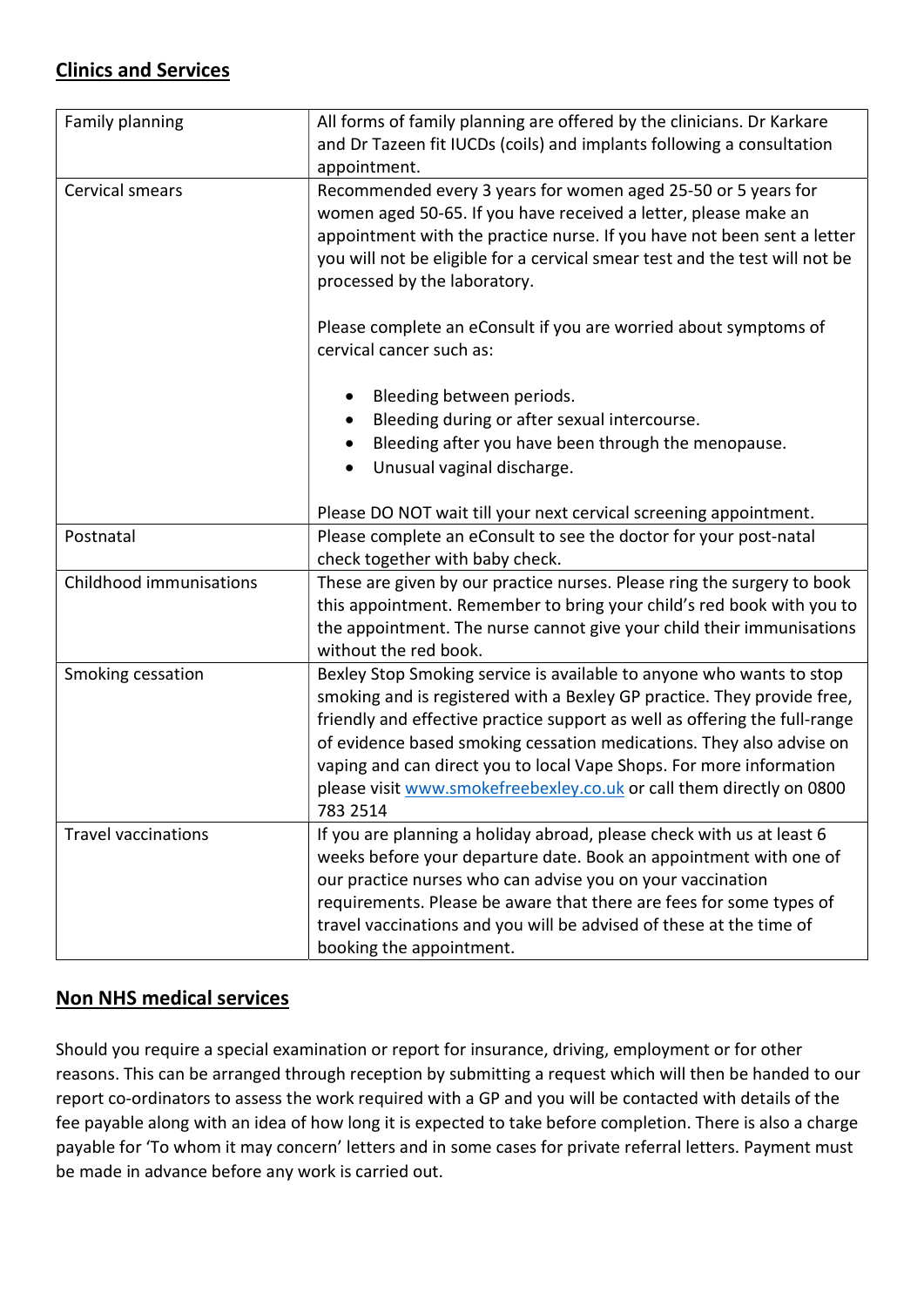## Local CCG (Clinical Commissioning Group) details

South East London Clinical Commissioning Group Civic Offices 2 Watling Street Second Floor West Bexleyheath Kent DA6 7AT

## Sources of advice and support

| <b>NHS England</b>       | Telephone: 0300 311 2233                                                            |
|--------------------------|-------------------------------------------------------------------------------------|
|                          | Email: england.contactus@nhs.net                                                    |
|                          | General post (including complaints, but not legal proceedings): NHS England, PO Box |
|                          | 16738, Redditch B97 9PT                                                             |
| <b>CQC</b> (Care Quality | Telephone: 0300 061 6161                                                            |
| Commission)              |                                                                                     |
| Registrar of births      | Telephone: 0300 041 5252                                                            |
| & deaths (Bexley         | Address: Danson House, Danson Rd, Bexley DA6 8HL                                    |
| district)                |                                                                                     |
| Carers' support          | Telephone: 020 8302 8011                                                            |
|                          | Address: Crayford Manor House Centre, Mayplace Rd E, Bexleyheath, Dartford DA1      |
|                          | 4HB                                                                                 |
| Citizens Advice          | Telephone: 01322 517150                                                             |
| Bureau (Bexley)          | Website: bexleycab.org.uk                                                           |
| Samaritans               | Whatever you're going through, a Samaritan will face it with you. We are here 24    |
|                          | hours a day, 365 days a year.                                                       |
|                          | Telephone: 116 123                                                                  |
|                          | Website: www.samaritans.org                                                         |

## **Hospitals**

| Queen Mary's Hospital              | Telephone: 020 8302 2678                       |
|------------------------------------|------------------------------------------------|
|                                    | Addresss: Frognal Ave, Sidcup DA14 6LT         |
| Queen Elizabeth's Hospital         | Telephone: 020 8836 6000                       |
|                                    | Address: Stadium Rd, London SE18 4QH           |
| Princess Royal University Hospital | Telephone: 01689 863000                        |
|                                    | Address: Farnborough Common, Orpington BR6 8ND |
| Darent Valley Hospital             | Telephone: 01322 428100                        |
|                                    | Address: Darenth Wood Rd, Dartford DA2 8DA     |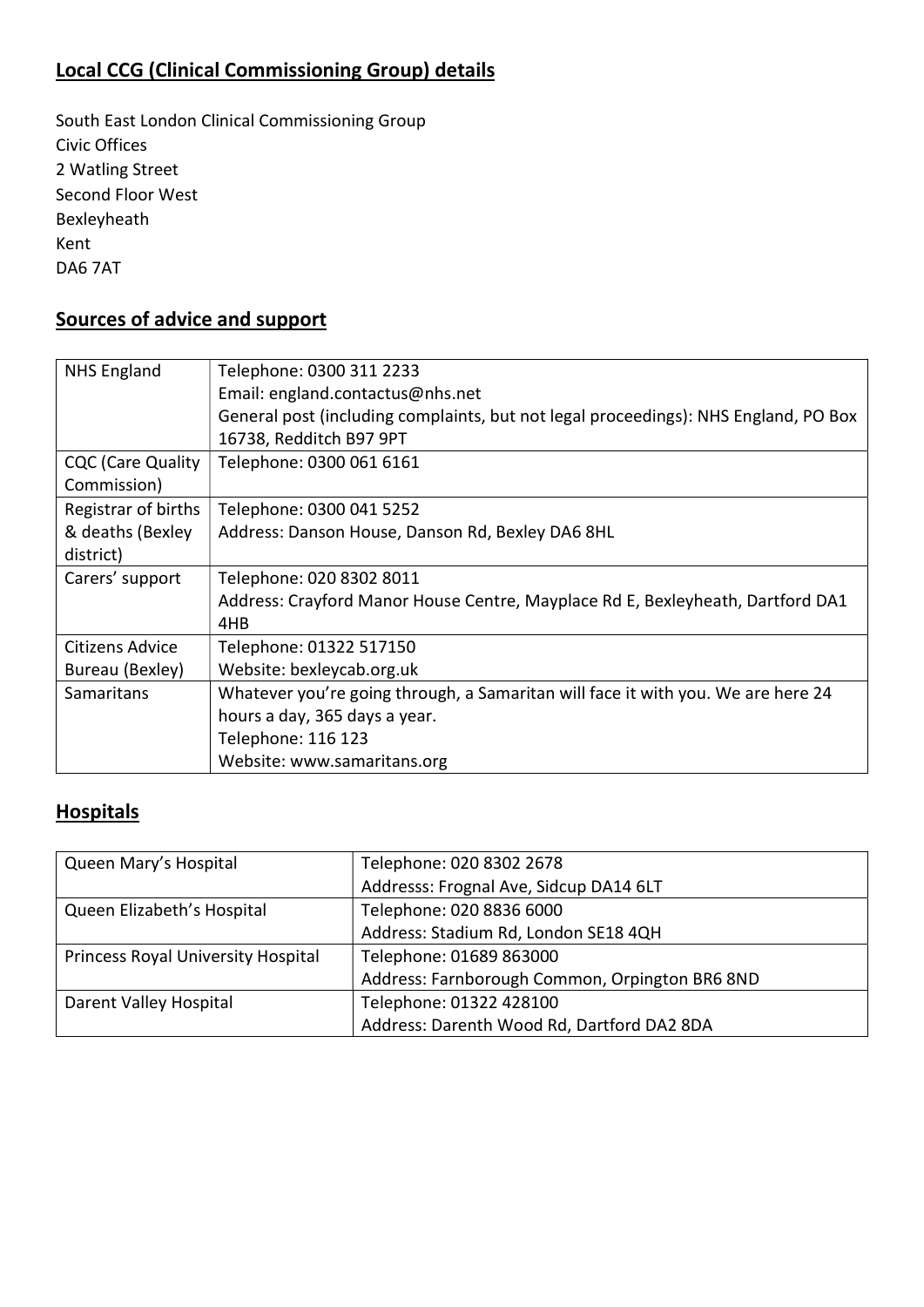## Catchment area



If you live within our catchment area and would like to register, please fully complete the new patient registration pack and return it to surgery. New patient registrations usually take a week to be processed. For children under 6 years of age, we will need to take a copy of the red book.